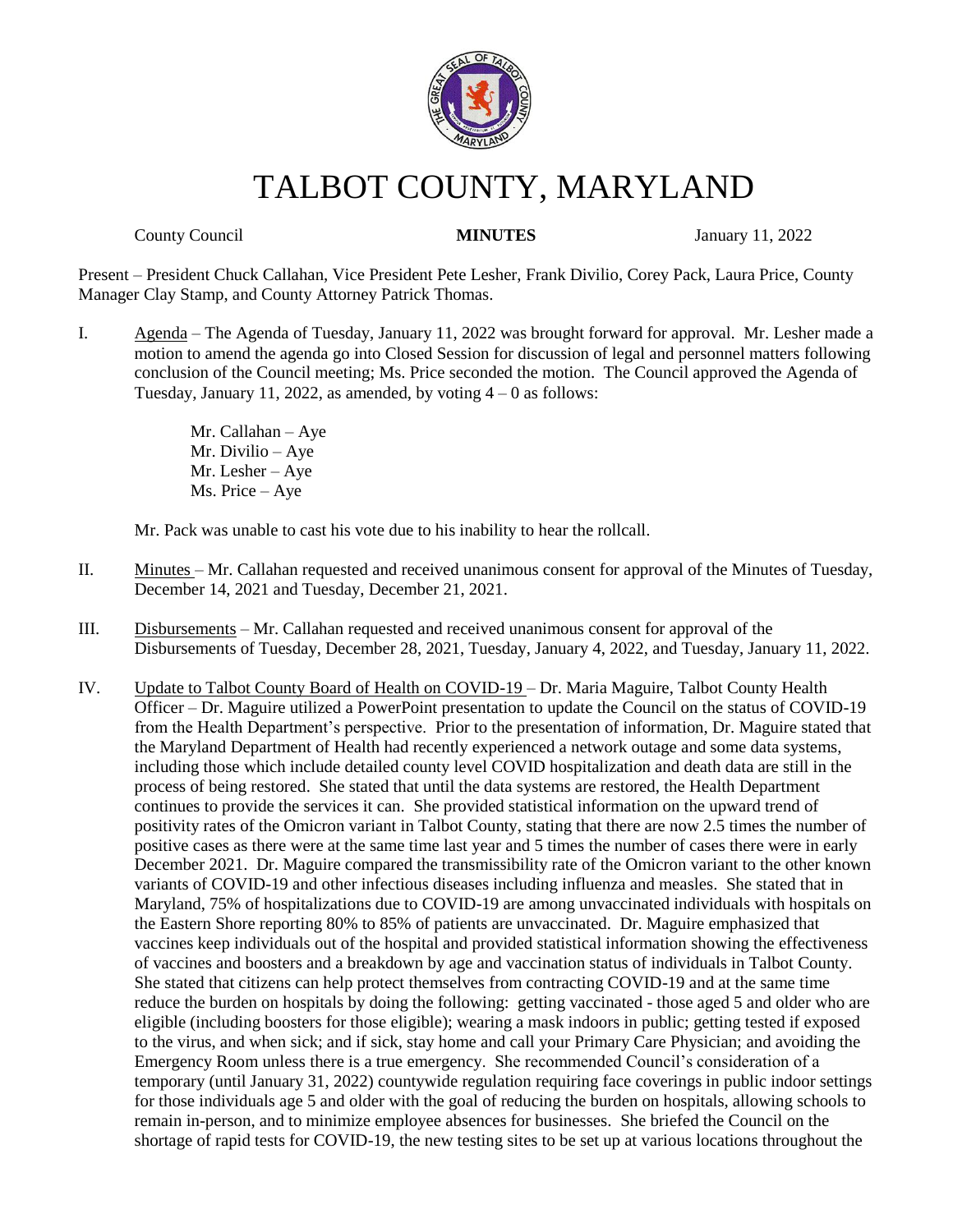state, including one in Talbot County, and the availability of reporting rapid test results through the Maryland Department of Health. Dr. Maguire concluded her presentation by stating that the vaccines are doing what they are supposed to do – keeping most people out of the hospital. She stated it is hoped that Omicron could be the end of the pandemic and that the virus become an endemic instead, if and when a majority of the community builds up immunity; until that time, the virus will remain a significant threat to the public health infrastructure. Council discussion ensued with Dr. Maguire as various points of her presentation were brought forward. Mr. Lesher inquired as to the process for taking action on Dr. Maguire's recommendation to institute a temporary regulation requiring face coverings, should the Council consider doing so. Mr. Callahan stated that the matter was something for Council to consider but that he did not want to put anything in place at the present time. At Council's request, County Attorney, Patrick Thomas will review the process and report to Council. Council discussion ensued again ensued with Dr. Maguire. Dr. Maguire will continue to update the Council on a regular or as-needed basis.

- V. Presentation by Talbot County Public Schools on Request from Maryland State Highway Administration Regarding Proposed Improvements at MD Rt. 322 (Easton Bypass) at Glenwood Avenue for Easton Elementary School – Kevin Shafer, Director of Operations, Talbot County Public Schools - Mr. Shafer stated that the Maryland State Highway Administration (SHA) had requested to purchase approximately 1/100 of an acre from the Board of Education's existing right-of-way along MD Rt. 322 in the sum of \$2,950; the subject property is adjacent to the State Highway Administration's existing right-of-way and is needed for stormwater management improvements as part of the planned improvements at the MD Rt. 322 and Glenwood Avenue intersection; the purpose of the improvements is to provide a safer intersection for cars and buses traveling to and from Easton Elementary School. He stated that the Board of Education has approved the request and the Interagency Commission for School Construction will be notified. Council discussion ensued with Mr. Shafer. No action is required by the Council.
- VI. Update from Department of Public Works Ray Clarke, County Engineer Mr. Clarke updated the Council on the following projects: (1) Talbot County Community Center Sewer Extension Project – Mr. Clarke stated that the project to connect the Community Center to the Town of Easton Wastewater Treatment Plant is anticipated to be completed by the end of January; (2) Region II (St. Michaels Wastewater Treatment Plant) Belt Filter Press – Mr. Clarke stated that the belt filter press is currently being manufactured and is scheduled to be installed in May; demolition of the old filter press will take place in March; (3) Brookletts Place – The Talbot Senior Center parking lot expansion project has been put out to bid; (4) St. Michaels sewer improvement project in the amount of \$1.6 million will begin in February; (5) Ferry Point (Trappe) Wastewater Treatment Plant Project – Mr. Clarke stated that the Maryland Department of the Environment (MDE) has advised the County through Rauch, Inc., the engineering firm for the project, that direct discharge of effluent into the Choptank River is prohibited; the County is now reviewing spray irrigation and groundwater injection as means of disposal for the effluent from the proposed wastewater treatment plant; (6) The Preserve at Wye Mills Wastewater Treatment Plant – Mr. Clarke stated that County staff had recently met with Attorney General's Office for MDE regarding the County's preparation of an application to the Maryland Water Quality Financing Administration (MWQFA) for proposed improvements to the Plant; (7) Region V (Tilghman Wastewater Treatment Plant) sewer extension project to Fairbank and Bar Neck and sewer collection system improvements - Mr. Clarke stated that applications for funding will be submitted to MWQFA; applications are due by the end of January; (8) Black Dog Alley – the survey work needed for design of the improvements has been completed; (9) Airport Road – work continues on right-of-way requirements and acquisition plan; (10) Goldsborough Neck Road – work continues on getting the environmental permits necessary to finalize design for proposed improvements; (11) Resolution No. 235 Sewer Extension Project – Mr. Clarke stated that Lane Engineering has received comments from MDE regarding the Royal Oak Pump Station and several force mains. He stated that staff anticipates sitting down with the MDE financing staff on the proposed project; information on any proposed rate increases will be provided to the Council during the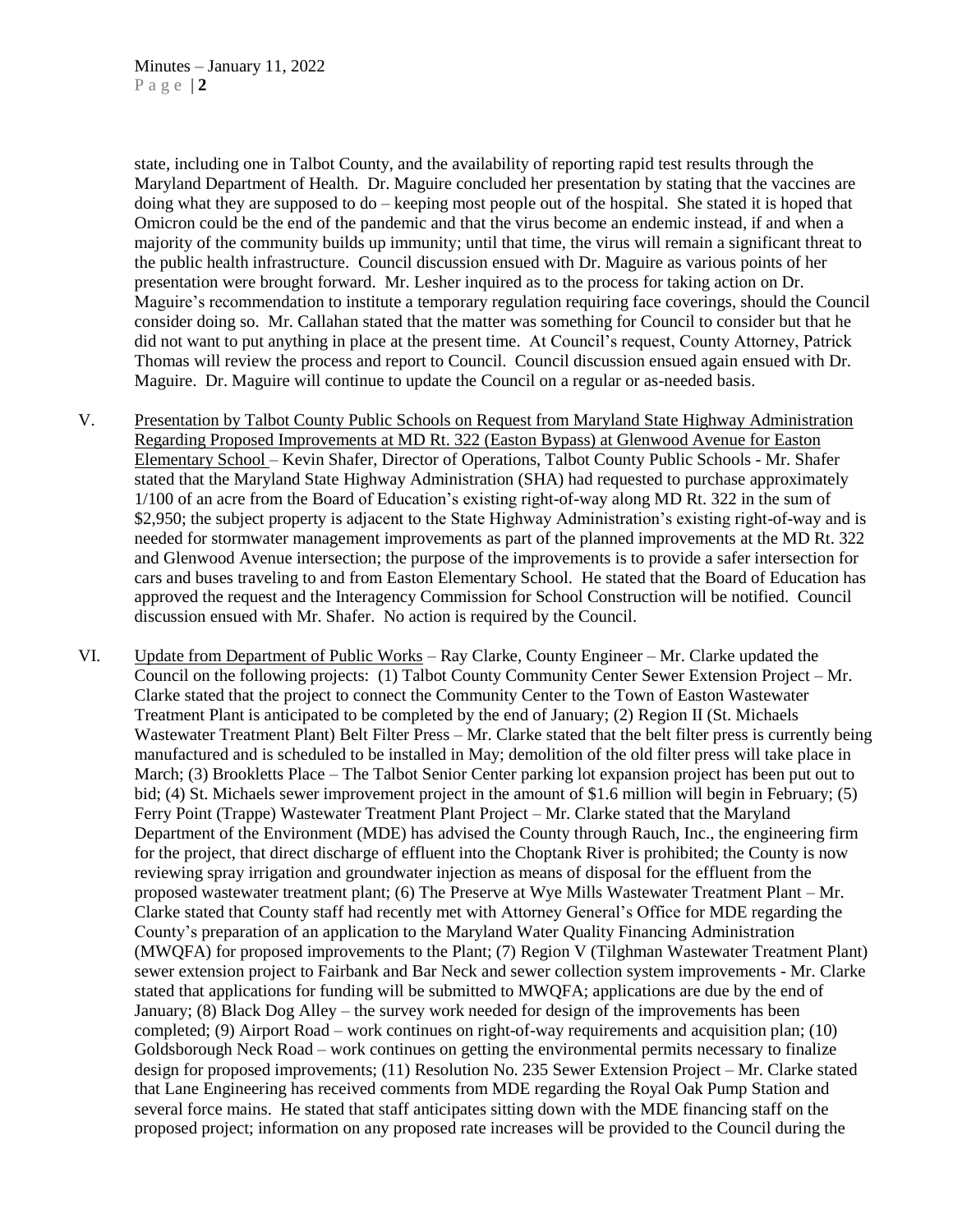upcoming budget cycle; and (12) Resolution No. 250 Sewer Extension Project (Bozman and Neavitt) – applications for permits will be completed in March. Council discussion ensued with Mr. Clarke as the various projects were brought forward.

#### VII. Introduction of Legislation:

A BILL TO REPEAL AND REENACT CHAPTER 102, "PARKS AND RECREATION," TALBOT COUNTY CODE AND TO ENACT A NEW CHAPTER 76 ENTITLED "GOLF BOARD" was read into the record by the Clerk and brought forward for introduction. Prior to introduction, County Attorney, Patrick Thomas, stated that the proposed legislation came about as a result of drafting regulations for County parks. He stated that a draft version of the proposed regulations was discussed at a work session with the Council in the fall of 2021; the changes discussed at the work session have been incorporated into the legislation before Council for introduction. Mr. Thomas stated that the proposed legislation separates provisions for the Golf Board to avoid any confusion as to which regulations apply to which entity. Mr. Divilio, the Council liaison to the Parks and Recreation Advisory Board, stated that the request to codify County parks regulations was brought before the Board by Preston Peper, Director of the Department of Parks and Recreation, the Board has approved the proposed legislation and he is in support of the legislation. The legislation was introduced by Mr. Callahan, Mr. Divilio, Mr. Lesher, Mr. Pack, and Ms. Price as Bill No. 1496. A public hearing was scheduled for Tuesday, February 8, 2022 in the Bradley Meeting Room, South Wing, Talbot County Courthouse, 11 North Washington Street, Easton, Maryland 21601.

#### VIII. Public Hearing:

Resolution No. 314, A RESOLUTION AUTHORIZING THE TRANSFER OF ANY INTEREST TALBOT COUNTY, MARYLAND HOLDS IN A PORTION OF BROOKS LANE TO THE COMMISSIONERS OF ST. MICHAELS AND THE EXECUTION OF A QUITCLAIM DEED TO EFFECTUATE THE SAME, was read into the record by the Clerk and brought forward for public hearing. Prior to the public hearing, County Attorney, Patrick Thomas, stated that the subject property was annexed into the town of St. Michaels in 2017, upon the condition that the County upgrade the road to the Town's standards; those upgrades have now been completed. Members of the public were afforded an opportunity to comment on the legislation. Upon motion by Ms. Price, seconded by Mr. Lesher, the Council approved Resolution No. 314 by voting 5  $-0$  as follows:

Mr. Callahan – Aye Mr. Divilio – Aye Mr. Lesher – Aye Ms. Price – Aye Mr. Pack – Aye

Resolution No. 314 is effective immediately.

#### IX. County Manager's Report:

A. Talbot County Planning and Zoning Commission – Requested Council approval for the reappointment of Paul Spies to a five-year term on the Talbot County Planning and Zoning Commission; said term will expire at midnight on December 2, 2026. Upon motion by Ms. Price, seconded by Mr. Pack, the Council approved the reappointment by voting  $5 - 0$  as follows: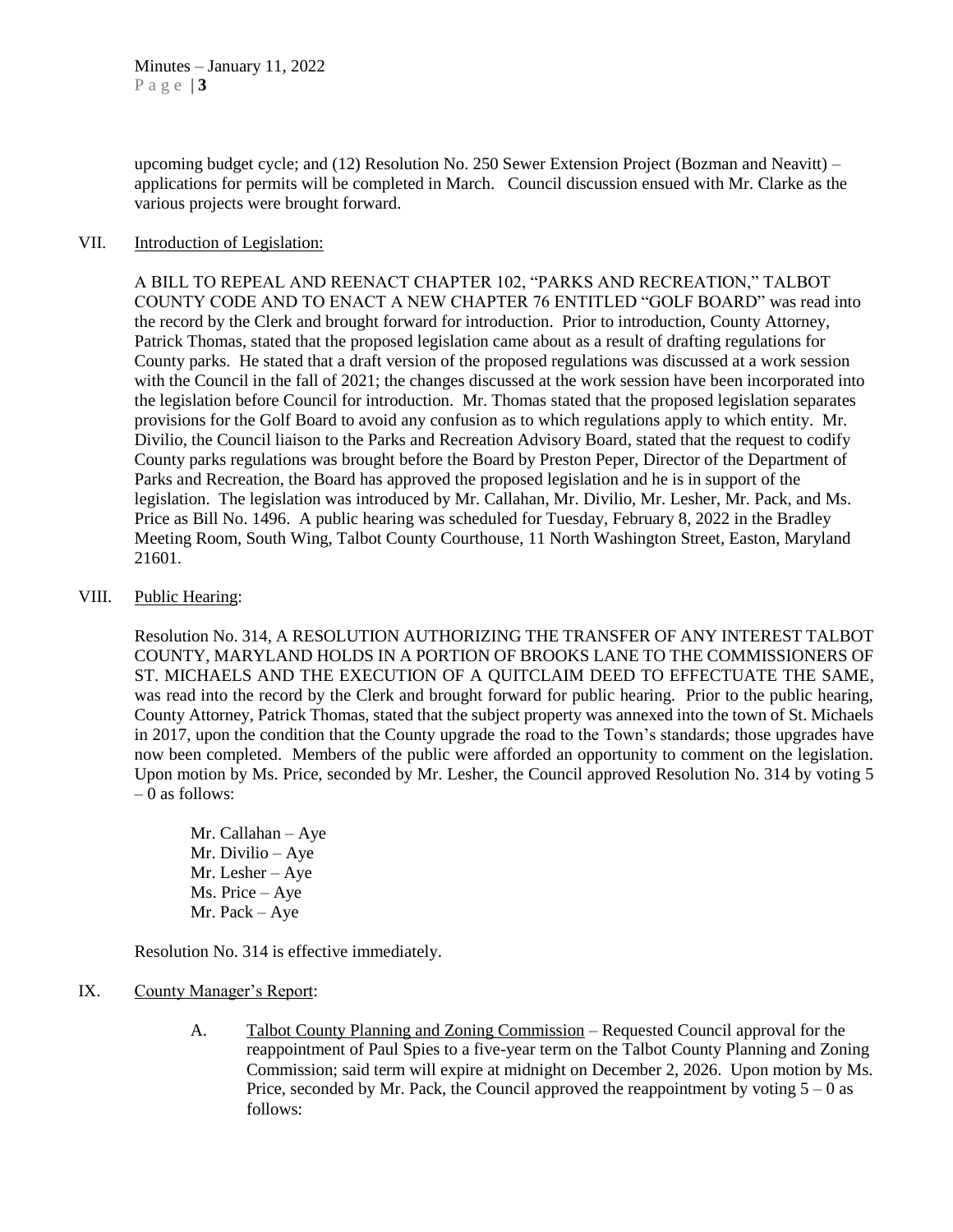Mr. Callahan – Aye Mr. Divilio – Aye Mr. Lesher – Aye Ms. Price – Aye Mr. Pack - Aye

B. Bid No. 21-14, FURNISHING AND DELIVERY OF AASHTO M43, SIZE NO. 8 & SIZE NO. 7 TRIPLE WASHED AGGREGATE – Requested Council approval of the Roads Superintendent's recommendation to award Bid No. 21-14 to the lowest bidder, Vulcan Construction Materials, Incorporated, in the sum of \$31.75 per ton for a total bid of \$158,750. Upon motion by Mr. Pack, seconded by Mr. Divilio, the Council approved the recommendation by voting  $5 - 0$  as follows:

> Mr. Callahan – Aye Mr. Divilio – Aye Mr. Lesher – Aye Ms. Price – Aye Mr. Pack - Aye

- C. County Offices Closed Mr. Stamp stated that County Offices will be closed on Monday, January 17, 2022 in recognition of the Martin Luther King, Jr. holiday.
- X. Council Comments:
	- Mr. Lesher Mr. Lesher encouraged those who had not already done so to complete the American Rescue Plan Act (ARPA) Survey which is located on the homepage of the County website: [www.talbotcountymd.gov.](http://www.talbotcountymd.gov/) He stated that the survey is an opportunity for citizens to provide input as to how they would like to see the County allocate the one-time, flexible funding in the sum of \$7.2 million for projects such as broadband, emergency services facilities, aid to local businesses, etc. He stated that citizen input is appreciated; the deadline for response is January 16, 2022. Mr. Lesher stated that he had met Archbishop Desmond Tutu, whom he had mentioned during the opening prayer, while a senior in high school. He stated that Archbishop Tutu was touring America at the time to raise awareness of the plight of South Africans suppressed by the apartheid regime. He stated that it was 36 years ago that he and three other seniors drove to Temple University in Philadelphia to hear Archbishop Tutu. Mr. Lesher stated that he does not remember anyone else's words so vividly after such a long time whereby Archbishop Tutu was encouraging those in attendance to support sanctions against the South African government and divestment of stocks in companies that did business with that government, stating that the black South Africans understood that although sanctions would hurt them economically, they were in favor of the sanctions anyway. Mr. Lesher stated that it was probably his first engagement with an issue of justice and that he was inspired by Archbishop Tutu's powerful testimony. Mr. Lesher concluded his comments by stating that Archbishop Tutu passed away in December and, in his opinion, the world is poorer for his loss.

Mr. Divilio - No comments.

Mr. Pack - Mr. Pack echoed Mr. Lesher's comments regarding Archbishop Desmond Tutu. He stated that we mourn his passing and all that he did to bring awareness to the plight of black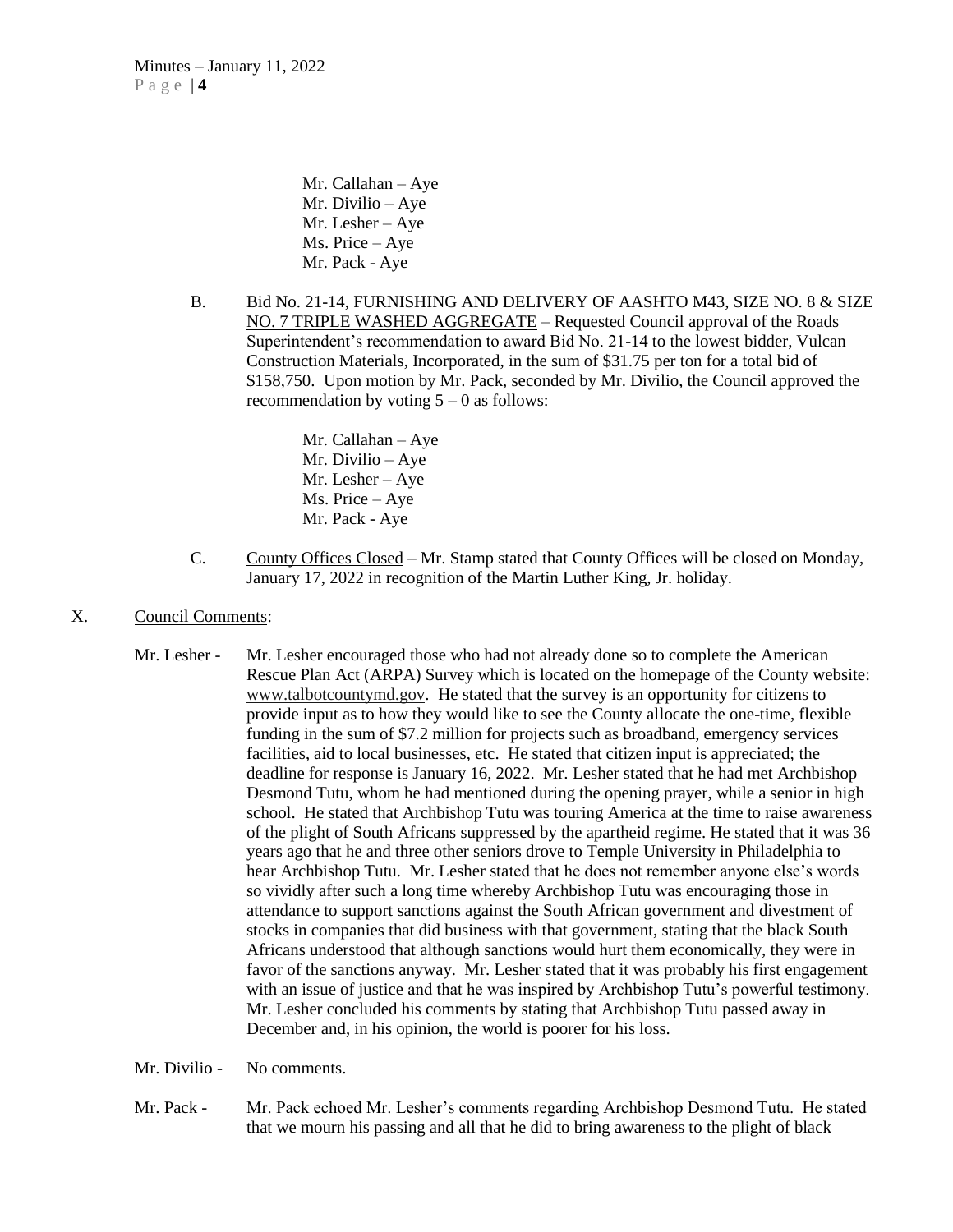South Africans and that he joins with Mr. Lesher in his remembrance of Archbishop Tutu. Mr. Pack stated that the annual Dr. Martin Luther King, Jr. Basketball Classic would not be held this year due to COVID-19. He stated each year, he, Preston Peper of the Talbot County Department of Parks and Recreation, Lorraine Gould of the Town of Easton Department of Parks and Recreation, Derek White of the YMCA, Megan Cook, Town of Easton and the Towns of Denton and Federalsburg, work to bring the basketball classic to middle school students in the tri-county area as a way to remember Dr. King and his efforts to bring equality and justice in the United States during his lifetime. He stated that last year the event was not held due to COVID-19 and although Dr. Maria Maguire, Talbot County Health Officer, had given her permission for the event to move forward this year, the organizing committee decided against doing so. He stated that this year would have been the 15<sup>th</sup> anniversary of the event and that the commemorative patches, jerseys and bags which had been ordered for the participants will be held over until the students can be brought together. He stated that despite the event not being held, four individuals in the Easton, Cambridge, Federalsburg, and North Caroline areas will be recognized and receive the MLK Image Award for their commitment to equality, justice, and living out the life and legacy of Dr. King. He stated that the recipient will be presented with the MLK Image Award before the Council sometime in February or March. Mr. Pack concluded his comments by expressing his appreciation to Mr. Divilio for his sponsorship of the event in previous years, and to Easton Utilities and the YMCA for their sponsorship partnership.

Ms. Price – Ms. Price stated that the 2022 Legislative Session in Annapolis will begin tomorrow and that the Maryland Association of Counties (MACo) had met earlier in the day for presession business. She stated that the House and the Senate have each pre-filed approximately 200 bills; last year there were more than 900 pre-filed bills. She stated that she had recently had the opportunity, as MACo president, along with Michael Sanderson, Executive Director, MACo, to visit her first county, Anne Arundel County, via Zoom. She stated that she was mentioning it because, like many of the counties, Talbot County was scheduled to have a work session on the Police Accountability Boards last week, but because of weather, it was postponed. She stated that it was thought that several State regulations would be forthcoming with regard to the Police Accountability Boards; however there were none, which as Mr. Sanderson stated in the meeting with Anne Arundel County, the absence of State guidance results in more county flexibility. She stated that whether legislation which passed in Annapolis last year, *HB670, Police Reform and Accountability Act of 2021*, provides a skeletal outline which provides county flexibility. She stated that, in her opinion, one of the challenges is going to be getting the legislation implemented by July 1, 2022, since in a small county like ours, we may not have individuals that meet certain criteria to serve on the Board, but we will put forth our best effort and do the best we can. She stated that although she was surprised that there was not "more meat on the bone," she will take that as a positive with regard to flexibility and that we will be able to do what works best for Talbot County. She stated that, in her opinion, it is interesting that one of the legislative initiatives of the municipalities is to have enabling legislation so they can have their own Police Accountability Board, a matter which was discussed during the Council's work session with the local delegation several weeks ago. Ms. Price concluded her comments by reiterating that the 2022 Legislative Session will begin tomorrow and that MACo will be a good resource for information in helping guide the counties as the Police Accountability Board and its subordinate group, the Administrative Charging Committee, are put together.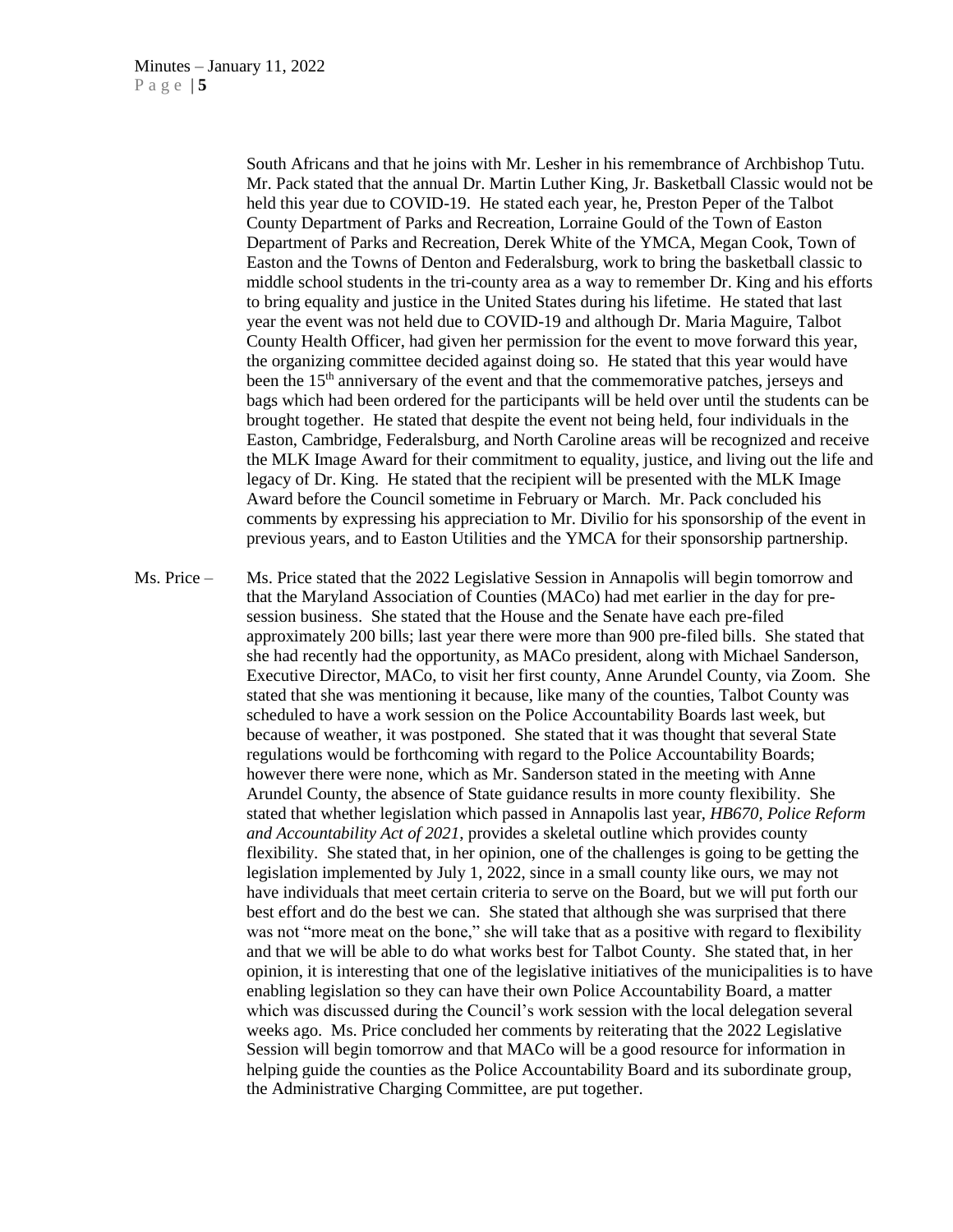- XI. Public Comments: Members of the public were afforded an opportunity to comment on matters of interest to them.
- XII. Council Comments Continued:
	- Mr. Callahan Mr. Callahan stated that this meeting is the first of several virtual meetings in the next few weeks. He stated that the Council had heard a lot of information tonight and commended staff for their hard work in getting the Council ready for the meeting. He stated that he was really listening to Dr. Maguire and her recommendations and that the Council will continue to review the matter. He stated everyone knows his position and that it's a very serious situation we are in right now and he is not taking it lightly. Mr. Callahan concluded his comments by stating that he hoped everyone had a great holiday, and, in his opinion, we have a great 2022 coming. He stated that the Council has a lot of work to do in the coming year and commented on the many important things the County is doing. He stated that he appreciated everyone being open-minded and, in his opinion, we are all going to have to be open-minded this year to get through this.
- XIII. Upon motion by Ms. Price, seconded by Mr. Divilio, the Council voted to adjourn and to reconvene in Closed Session for discussion of legal and personnel matters and to reconvene on Tuesday, January 25, 2022 at 3:30 p.m. for a virtual work session with Planning and Zoning on their Strategic Plan; to convene in a virtual Open Session at 4:30 p.m. and immediately adjourn into a virtual Closed Session for discussion of legal, personnel and real estate matters as listed on the statement for closing the meeting, and at 6:00 p.m. for the virtual meeting by voting 5– 0 as follows:
	- Mr. Callahan Aye Mr. Divilio – Aye Mr. Lesher – Aye Ms. Price – Aye Mr. Pack – Aye

The meeting adjourned at 8:19 p.m.

The transcript of the January 11, 2022 County Council meeting is available for review in the Office of the Talbot County Manager during regular office hours.

- XIV. Summary of Closed Session Held on January 11, 2022:
	- 1. Statement of the time, place, and purpose of the closed session:

| Time of closed session:        | 3:30 p.m. to 6:00 p.m. and 8:30 p.m. to 9:10 p.m.             |
|--------------------------------|---------------------------------------------------------------|
| Place of closed session:       | Via WebEx Events                                              |
| Purpose of the closed session: | To consider various matters as set forth in the statement for |
|                                | closing the meeting                                           |

2. Record of the vote of each member as to closing the session:

|                  | Names of members voting aye: Callahan, Divilio, Lesher, Pack, Price |
|------------------|---------------------------------------------------------------------|
| Members opposed: | <b>None</b>                                                         |
| Abstaining:      | None                                                                |
| Absent:          | None                                                                |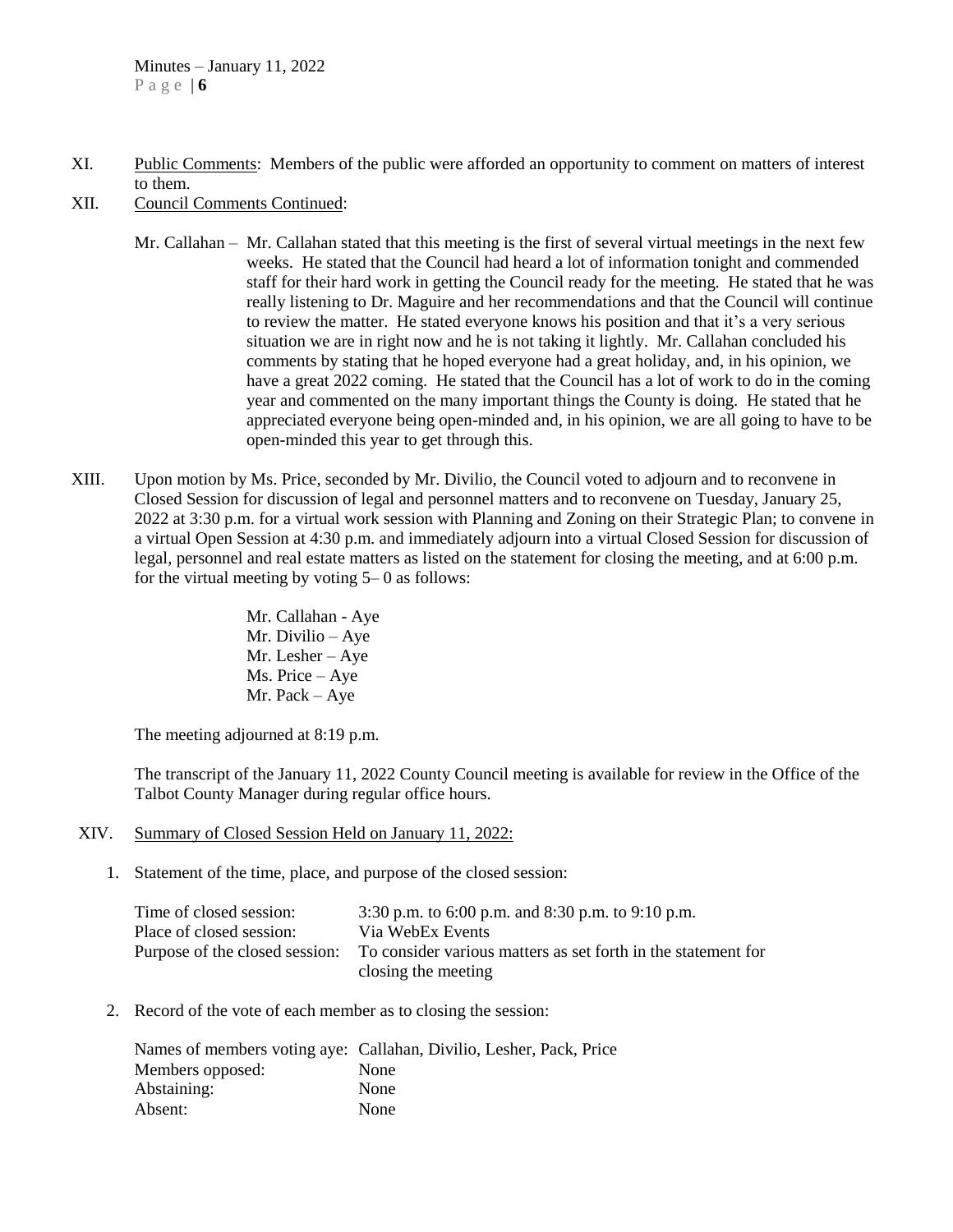3. Statutory authority to close session and listing of each topic actually discussed, persons present, and each action taken in the session:

| <b>Topic</b>                                                                          | <b>Statutory</b>           | <b>Reason for</b>                                                                                                                          | <b>Persons Present</b>                                                                                                                              | <b>Action Taken</b>                                                                |
|---------------------------------------------------------------------------------------|----------------------------|--------------------------------------------------------------------------------------------------------------------------------------------|-----------------------------------------------------------------------------------------------------------------------------------------------------|------------------------------------------------------------------------------------|
| <b>Description</b>                                                                    | <b>Authority</b>           | <b>Closed Session</b>                                                                                                                      |                                                                                                                                                     |                                                                                    |
|                                                                                       |                            | <b>Discussion</b>                                                                                                                          |                                                                                                                                                     |                                                                                    |
| To discuss<br>appointments to<br>various County<br>boards and<br>committees           | GP $§$ 3-305 (b)<br>(1)(i) | Public discussion<br>of specific<br>appointees could<br>discourage<br>individuals from<br>volunteering to<br>serve on County<br>boards and | Chuck Callahan,<br>Frank Divilio,<br>Pete Lesher,<br>Corey Pack, Laura<br>Price, Clay Stamp,<br>Jessica Morris,<br><b>Patrick Thomas</b>            | No action                                                                          |
| To discuss<br>personnel matter<br>in Department of<br>Emergency<br><b>Services</b>    | GP § 3-305 (b)<br>(1)(i)   | committees<br>Discussion<br>involves specific<br>individual                                                                                | Chuck Callahan,<br>Frank Divilio,<br>Pete Lesher,<br>Corey Pack, Laura<br>Price, Clay Stamp,<br>Jessica Morris,<br>Patrick Thomas,<br>David Edwards | Council concurred<br>with staff<br>recommendation                                  |
| Legal advice on<br>code enforcement<br>matter involving<br>property in Easton         | GP § 3-305 (b) (7)         | Confidential<br>attorney-client<br>discussion<br>regarding<br>potential dispute<br>resolution                                              | Chuck Callahan,<br>Frank Divilio,<br>Pete Lesher,<br>Corey Pack, Laura<br>Price, Clay Stamp,<br>Jessica Morris,<br><b>Patrick Thomas</b>            | Council directed<br><b>County Attorney</b><br>to draft agreement<br>with amendment |
| Legal advice on<br>litigation (Petition<br>21-02/Preserve<br>Talbot History,<br>Inc.) | GP § 3-305 (b)<br>(7)(8)   | Confidential<br>attorney-client<br>discussion<br>regarding status of<br>litigation                                                         | Chuck Callahan,<br>Frank Divilio,<br>Pete Lesher,<br>Corey Pack, Laura<br>Price, Clay Stamp,<br>Jessica Morris,<br>Patrick Thomas                   | No action                                                                          |
| Update on opioid<br>litigation                                                        | GP § 3-305 (b)<br>(7)(8)   | Confidential<br>attorney-client<br>discussion<br>regarding possible<br>settlement of<br>litigation                                         | Chuck Callahan,<br>Frank Divilio,<br>Pete Lesher,<br>Corey Pack, Laura<br>Price, Clay Stamp,<br>Jessica Morris,<br>Patrick Thomas                   | Council concurred<br>with participation<br>agreements as<br>presented              |

### **CASH STATEMENT 12/28/2021**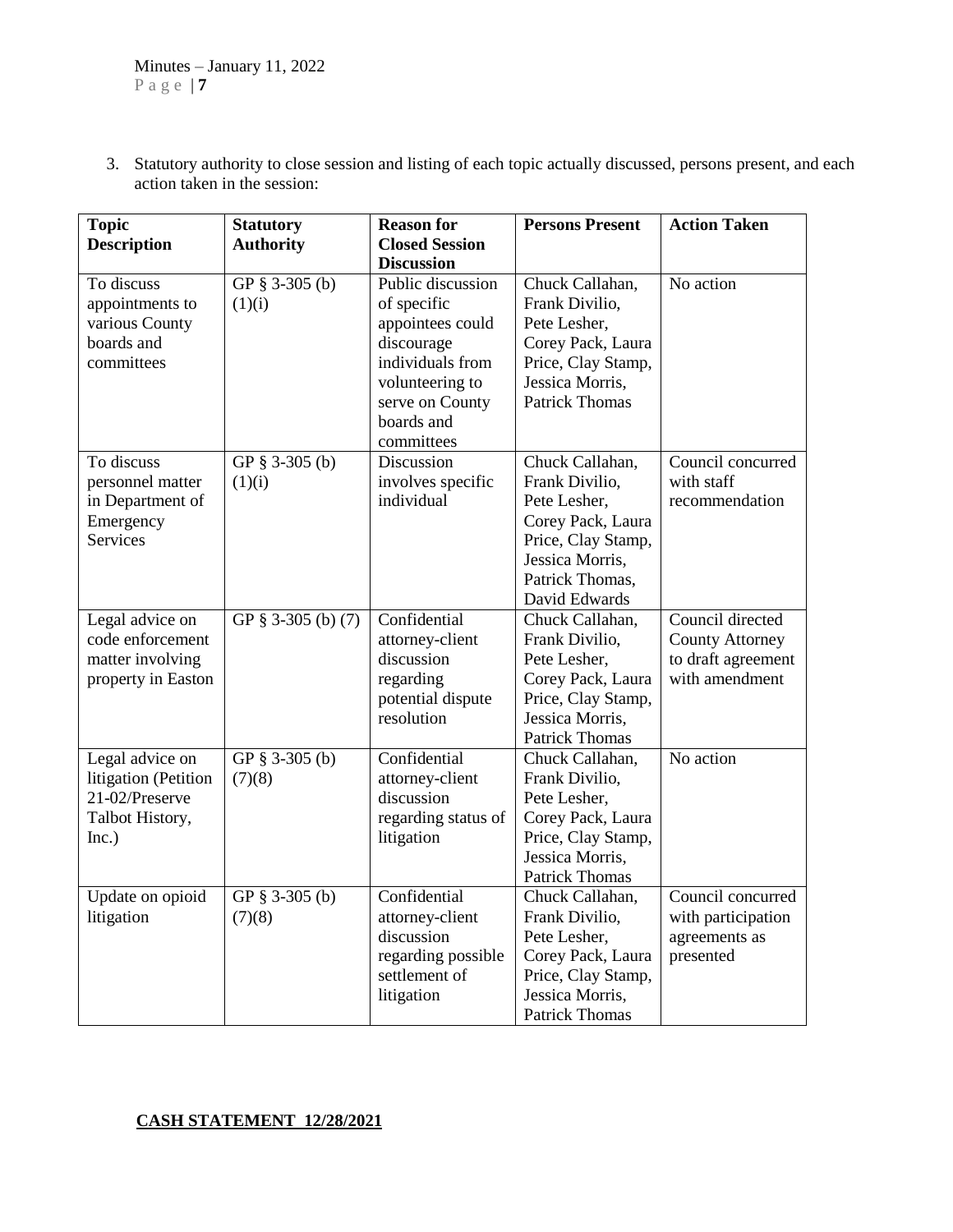BALANCE 12/21/2021 54,662,623.05

| TOTAL ADP PAYROLL PPE 12/10/2021                   | (687, 047.93)  |
|----------------------------------------------------|----------------|
| <b>PENSION DED PPE 12/10/2021</b>                  | (41,309.81)    |
| DEFERRED COMP PPE 12/10/2021                       | (17, 867.50)   |
| DEFERRED COMP PPE 11/26/2021 PLAN 401(A)           | (6,750.14)     |
| CIGNA CLAIMS PD THRU 12/10/2021                    | (88, 653.43)   |
| RETURNED PAYMENTUS PAYMENT                         | (177.50)       |
| HOG NECK GOLF COURSE SALES & USE DUE<br>12/20/2021 | (478.47)       |
| COMMUNITY CENTER SALES & USE DUE 12/20/2021        | (694.98)       |
| ROADS REPURPOSING CENTER SALES & USE<br>12/20/2021 | (285.58)       |
| FY 2021 MD STATE RETIREMENT AND PENSION SYSTEM     | (1,545,735.00) |
| FY 2021 MD STATE RETIREMENT AND PENSION SYSTEM     | (25,639.00)    |
| <b>DEPOSITS</b>                                    | 4,784,665.19   |
| <b>CHECKS</b>                                      | (728, 533.72)  |

VOIDED CHECK(S)

**BALANCE 12/28/2021 56,304,115.18** 

#### **INVESTMENTS - CERTIFICATES OF DEPOSIT**

| Certificate Date                                | <b>Maturity Date</b> | Yield | Amount                         |
|-------------------------------------------------|----------------------|-------|--------------------------------|
| PNC-MLGIP INVESTMENTS TOTAL<br>BAYVANGUARD BANK |                      | 0.04% | 20,500,000.00<br>10,204,248.25 |
| <b>TOTAL INVESTED</b>                           |                      |       | 30,704,248.25                  |
| PETTY CASH BALANCE                              |                      |       | <u>12,175.00</u>               |
| <b>GRAND TOTAL ALL FUNDS</b>                    |                      |       | 87,020,538.43                  |

**CASH STATEMENT 1/4/2022**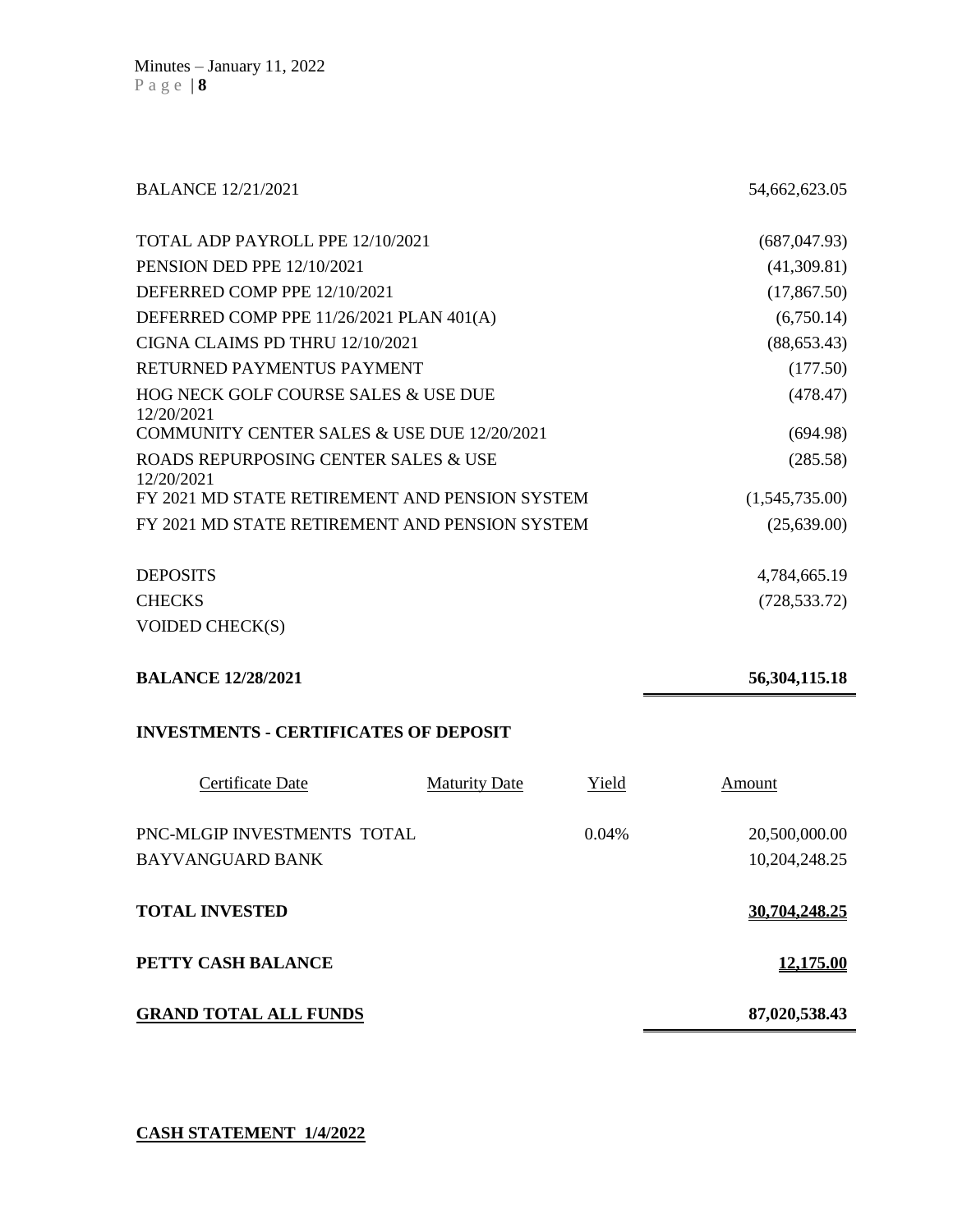| <b>BALANCE 12/28/2021</b>                    |                      |       | 56, 304, 115. 18 |
|----------------------------------------------|----------------------|-------|------------------|
| <b>DEPOSITS</b>                              |                      |       | 3,052,261.04     |
| <b>CHECKS</b>                                |                      |       | (1,574,277.96)   |
| VOIDED CHECK(S)                              |                      |       |                  |
| <b>BALANCE 1/4/2022</b>                      |                      |       | 57,782,098.26    |
| <b>INVESTMENTS - CERTIFICATES OF DEPOSIT</b> |                      |       |                  |
| Certificate Date                             | <b>Maturity Date</b> | Yield | Amount           |
| PNC-MLGIP INVESTMENTS TOTAL                  |                      | 0.04% | 20,500,000.00    |
| <b>BAYVANGUARD BANK</b>                      |                      |       | 10,204,248.25    |
| <b>TOTAL INVESTED</b>                        |                      |       | 30,704,248.25    |
| PETTY CASH BALANCE                           |                      |       | 12,175.00        |
| <b>GRAND TOTAL ALL FUNDS</b>                 |                      |       | 88,498,521.51    |

## **CASH STATEMENT 1/11/2022**

| <b>BALANCE 1/4/2022</b>                       | 57,782,098.26  |
|-----------------------------------------------|----------------|
| TOTAL ADP PAYROLL PPE 12/24/2021              | (680, 167.85)  |
| TOTAL ADP PAYROLL PPE 12/30/2021              | (13,394.51)    |
| RETURNED PAYMENTUS PAYMENTS                   | (952.23)       |
| RETURNED PAYMENTUS PAYMENTS                   | (1,217.47)     |
| PITNEY BOWES POSTAGE WIRE                     | (3,000.00)     |
| CIGNA HEALTH CLAIMS PAID THRU 12/27/2021      | (89, 862.23)   |
| CIGNA HEALTH CLAIMS PAID THRU 1/3/2022        | (94,091.06)    |
| TALBOT CO. FREE LIBRARY FY 2021-2022 1/2022   | (126, 616.00)  |
| TALBOT CO. HUMANE SOCIETY FY 2021-2022 1/2022 | (34,167.00)    |
| <b>BOARD OF EDUCATION 1/2022</b>              | (3,658,800.00) |
| JANUARY 2022 RETIREE HEALTH PLAN #727         | (33,970.24)    |